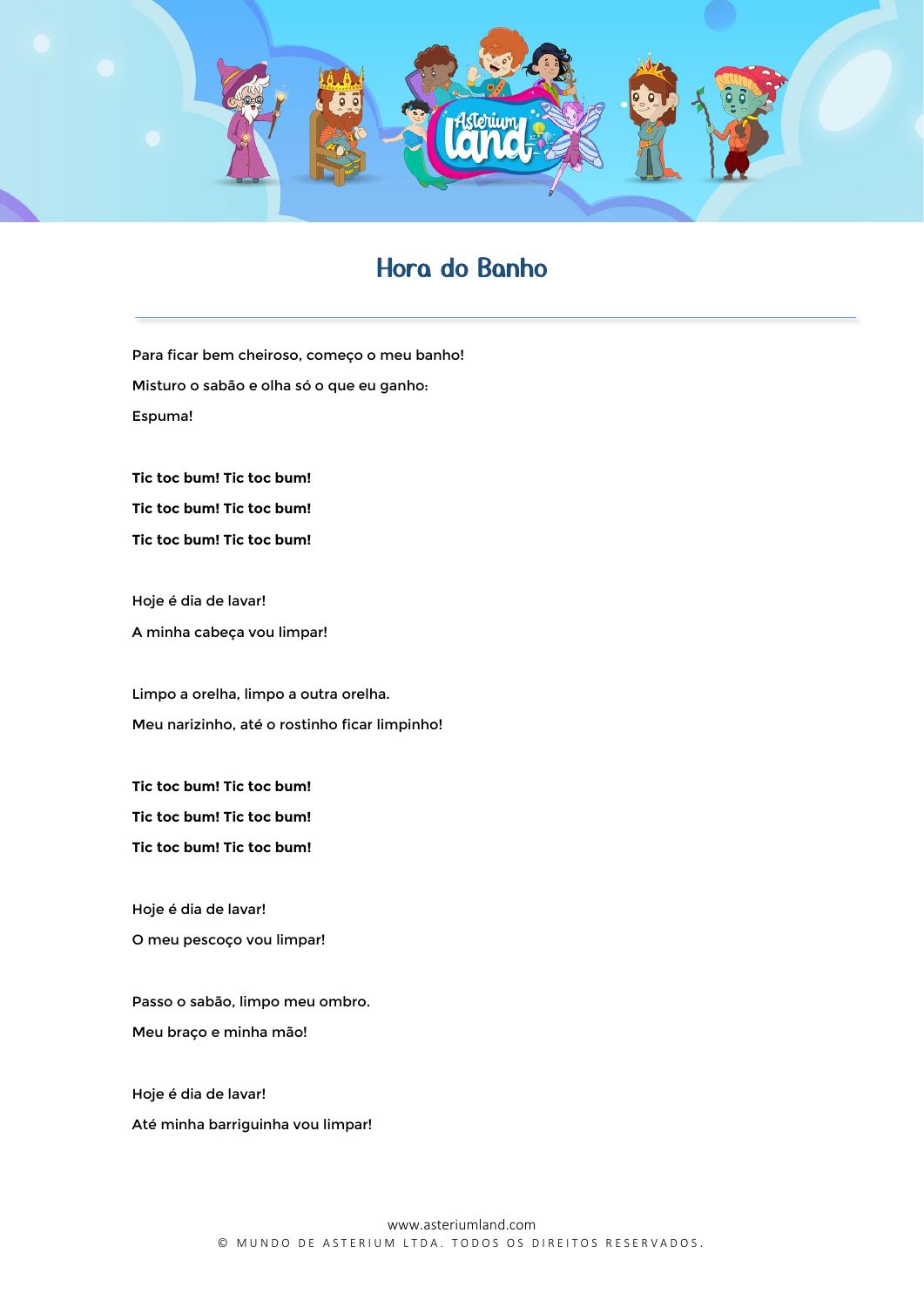

Limpo a perna inteira. Meu joelho, minha canela e o pé!

**Tic toc bum! Tic toc bum! Tic toc bum! Tic toc bum! Tic toc bum! Tic toc bum!**

Hoje é dia de lavar! Hoje é dia de lavar o meu bum bum!

Será que você lavou tudo?

Vamos ver algumas partes do corpo:

- Cabeça
- Orelha
- Nariz
- Ombro
- Braço
- Barriga
- Perna
- Joelho
- Pé

Muito bem!

A sujeira vai embora!

Eu fico limpinho, agora eu vou cantar, bem cheirosinho!

Agora limpinho, escovo o cabelo.

Me enxugo inteirinho e fico bem sequinho!

Agora sim! Prontinho!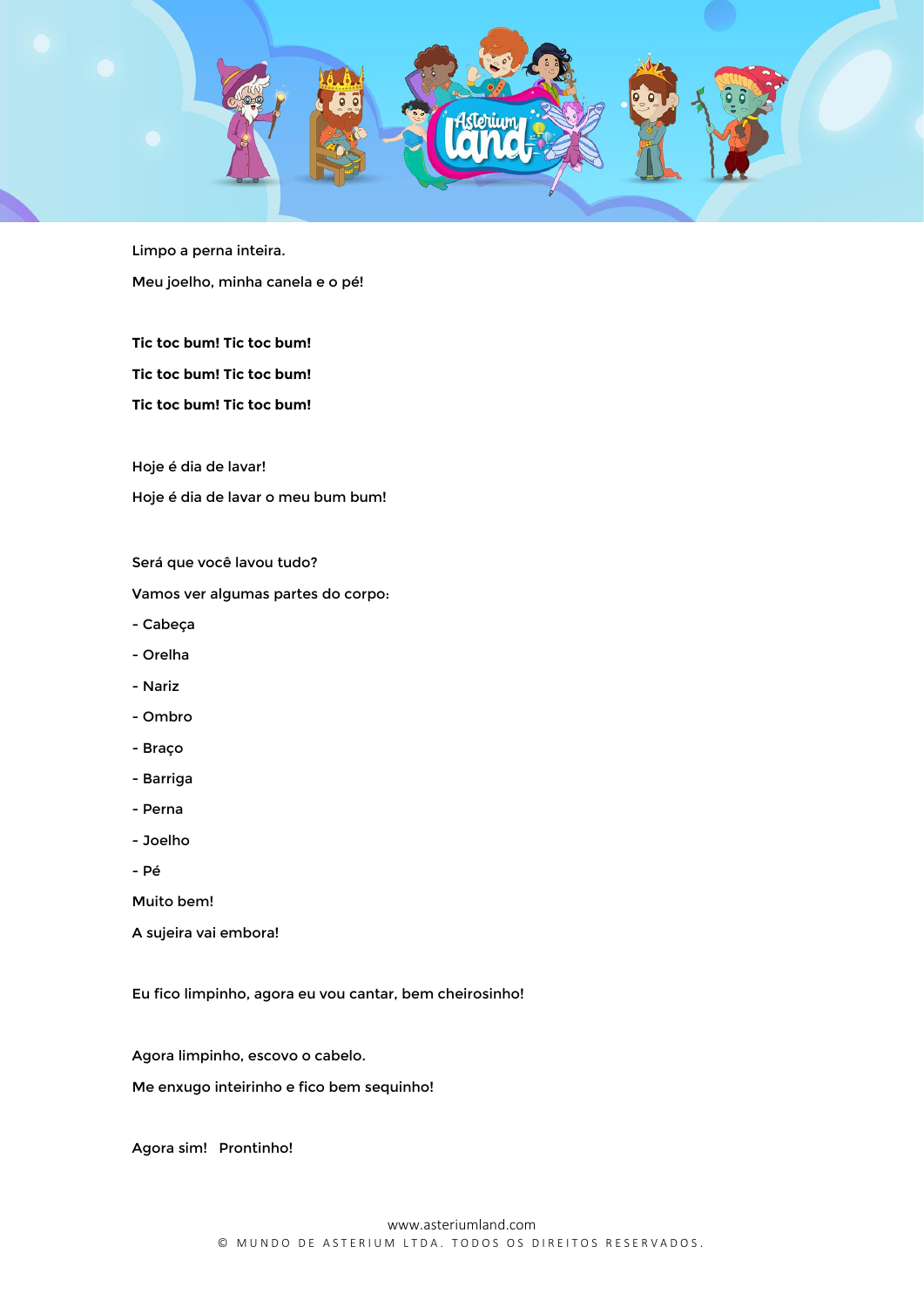

## Bath Time

I want to smell like flowers, so I take a shower I pick the soap and now in my tub there are Bubbles! Bubbles! Bubbles!

**Tick-tock bum!**

**Tick-tock bum!**

**Tick-tock bum!**

I will go ahead!

I will wash my head!

I'll clean my ear! And the other ear! I'll clean my nose, my cheeks and my chin.

**Tick-tock bum!**

**Tick-tock bum!**

**Tick-tock bum!**

I will go ahead!

I will wash my neck!

I use the soap to clean my shoulders. My arms and my hands!

I will go ahead!

I will even wash my belly!